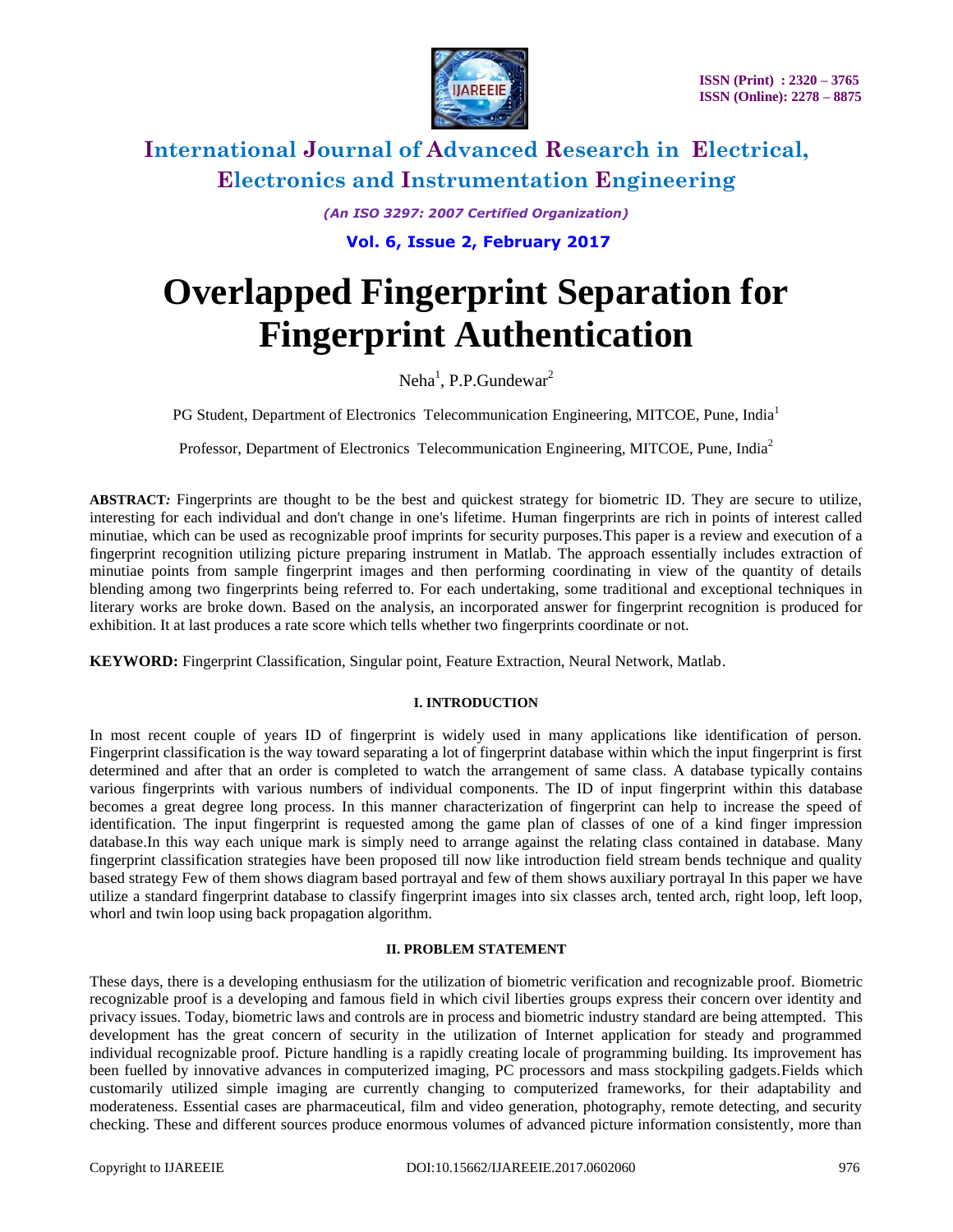

*(An ISO 3297: 2007 Certified Organization)*

## **Vol. 6, Issue 2, February 2017**

would ever be analyzed physically. Digital image processing is concerned primarily with separating valuable data from pictures. In a perfect world, this is finished by PCs, with almost no human intercession. Image processing algorithms might be put at three levels: At the lowest level are those techniques which deal directly with the raw, possibly noisy pixel values, with de-noising and edge discovery being great illustrations. In the center are calculations which use low level outcomes for further means, for example, division and edge connecting. At the highest level are those techniques which endeavor to separate semantic significance from the data gave by the lower levels, for instance, handwriting recognition.

Biometrics, which refers to recognizing an individual in light of his or her physiological or behavioral attributes, has the capacity to dependably recognize an approved individual and a fraud. Since biometric attributes are particular, can't be forgotten or lost, and the individual to be validated should be physically present at the purpose of recognizable proof, biometrics is intrinsically more reliable and more capable than traditional knowledge-based and token-based techniques. Biometrics additionally has various inconveniences. For instance, if a secret key or an ID card is bargained, it can be effectively supplanted.

#### **III. LITERATURE SURVEY**

Accurate automatic personal identification is critical in a variety of applications in our electronically interconnected society. So, this paper presents a fingerprint biometric system based on texture descriptors. For this, it requires an image of high PSNR value so that complete features must be extracted and all matching points will be obtained. For this, it uses an contrast based enhancement algorithm for improving PSNR value. We have considered the factors relating to obtaining high performance feature points detection algorithm, such as image quality, separation, image improvement and feature detection. Commonly used features for increasing fingerprint image quality are features vectors and local orientation. Accurate separation of fingerprint ridges from noisy background is necessary. A pre-processing method containing of field orientation, frequency estimation, filtering, segmentation and enhancement is performed. Image normalization is also done for equalizing the features values. Also area of interest is also found out. All simulations are done in MATLAB tool [1].Perhaps the most important application of accurate personal identification is securing limited access systems from malicious attacks. Among all the presently employed biometric techniques, fingerprint identification systems have received the most attention due to the long history of fingerprints and their extensive use in forensics. This paper deals with the issue of selection of an optimal algorithm for fingerprint matching in order to design a system that matches required specifications in performance and accuracy. Two competing algorithms were compared against a common database using MATLAB simulations [2]. This report concerns the design and implementation of a fingerprint verification identification System for a small-scale organization particularly for research &development department, which requires high security with the limited number of users. The purpose of the project was to implement the system with the use of an Image processing with programming tool Matlab. Different methods were evaluated and efforts were put into finding the best suitable for that special environment. Main issues encountered are image enhancement, feature extraction, template generation and" verification/identification.To make good use of the advantages of the image processing most of the processing was made in the spatial domain. A number of simulations were performed and evaluated. Overall results were considered sufficiently well, and met the predefined specifications [3].The advent of Digital Fingerprint processing system motivates to review new concepts of fingerprint matching algorithm. One of the important, fingerprint matching is minutiae-based. Minutiae-based techniques are work on substructure pair. These substructure pairs are basically, ridge ending and bifurcation points. All the biometric techniques have received the most attention for person identification. This research paper establishes correspondence between two fingerprints based on ridge ending and bifurcation points. The fingerprint matching accomplished. The prototype of algorithm performs two operations: first, to calculate available points in image; and second, to find out location of those points. And the fingerprint matching is accomplished by comparing the point's data of two fingerprint impressions. The purpose of this research paper was to implement fingerprint recognition algorithm using minutiae matching with the help of an image processing with programming tool MATLAB [4].Touch less fingerprint sensing technologies has been developed to solve problems in touch-based sensing techniques because they do not require any contact between a sensor and a finger. While they can solve problems caused by the contact of a finger. In order to overcome these difficulties, we propose a new touch less fingerprint sensing device that captures image of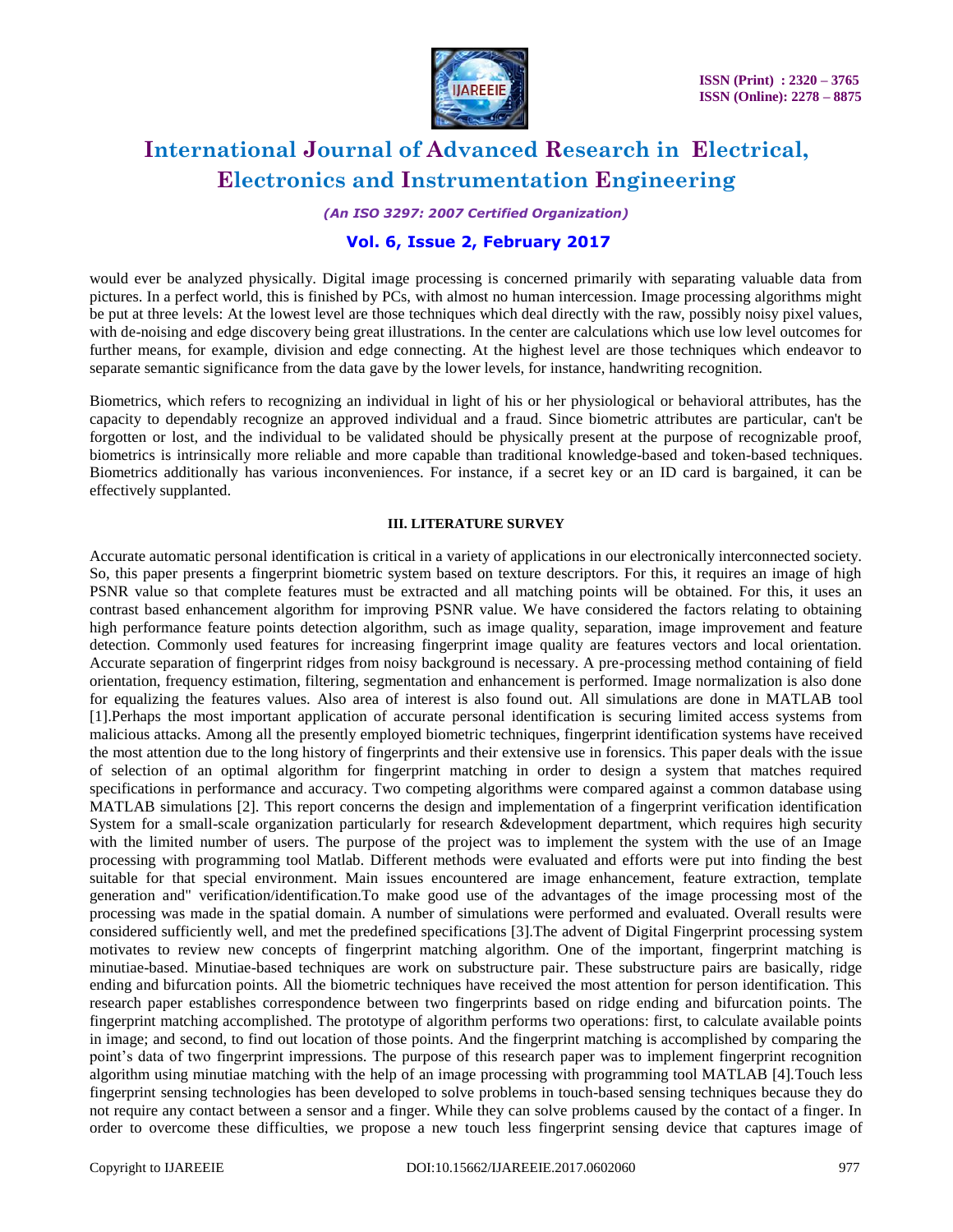

*(An ISO 3297: 2007 Certified Organization)*

## **Vol. 6, Issue 2, February 2017**

fingerprint using camera. Human fingerprints are Unique. A critical step in automatic fingerprint matching is to reliably extract minutiae from the input fingerprint images. Here we first use several pre-processing steps on the binary image to enhance the quality of image, followed by minutia detection, removal of false minutia and features extraction. Final step is minutiae matching. The proposed method can be applied to other biometric applications requiring a large template for recognition [5]. Most fingerprint matching systems are based on matching minutia points between two fingerprint images. Each minutia is represented by a fixed number of attributes such as the location, orientation, type and other local information. A hard decision is made on the match between a pair of minutiae based on the similarity of these attributes. In this paper, we present a minutiae matching algorithm that uses spatial correlation of regions around the minutiae to ascertain the quality of each minutia match. The proposed algorithm has two main advantages. Since the gray level values of the pixels around a minutia point retain most of the local information, spatial correlation provides an accurate measure of the similarity between minutia regions. Secondly, no hard decision is made on the correspondence between a minutia pair. Instead the quality of all the minutiae matches is accumulated to arrive at the final matching score between the template and query fingerprint impressions. Experiments on a database of 160 users (4 impressions perfinger) indicate that the proposed algorithm serves well to complement the 2D dynamic programming based minutiae matching technique; a combination of these two methods can reduce the false non-match rate by approximately 3.5% at a false match rate of 0.1% [6]. Identifying suspects based on impressions of fingers lifted from crime scenes (latent prints) is a routine procedure that is extremely important to forensics and law enforcement agencies. Latents are partial fingerprints that are usually smudgy, with small area and containing large distortion. Due to these characteristics, latent's have a significantly smaller number of minutiae points compared to full (rolled or plain) fingerprints. The small number of minutiae and the noise characteristic of latent's make it extremely difficult to automatically match latent's to their mated full prints that are stored in law enforcement databases. Although a number of algorithms for matching full to full fingerprints have been published in the literature, they do not perform well on the latent to full matching problem [7].Identifying suspects based on impressions of fingers lifted from crime scenes (latent prints) is a routine procedure that is extremely important to forensics and law enforcement agencies. Latents are partial fingerprints that are usually smudgy, with small area and containing large distortion. Due to these characteristics, latent's have a significantly smaller number of minutiae points compared to full (rolled or plain) fingerprints. The small number of minutiae and the noise characteristic of\ latent's make it extremely difficult to automatically match latent's to their mated full prints that are stored in law enforcement databases [8].Separating overlapped fingerprints into component fingerprints is very useful in latent fingerprint recognition. Although a few preliminary studies on this topic have been published, these algorithms are not robust for realistic latent overlapped fingerprints. We proposed a robust and efficient relaxation labeling algorithm to estimate the component orientation fields of latent overlapped fingerprints. With component orientation field correctly estimated, obtaining component fingerprints becomes a straightforward task. We also proposed two improved versions of the basic algorithm to better handle two special cases of overlapping: 1) the mated template fingerprint of one component fingerprint is known and 2) the two component fingerprints are from the same finger. Experiments on both simulated and real overlapped fingerprint databases demonstrated that the basic algorithm outperforms the state of the art method in both accuracy and efficiency. The two improved versions also perform better than the basic algorithm in respective cases.To encourage further research on this important and challenging topic, we have made both the real and simulated overlapped fingerprint databases publicly available [9].In this paper we conducted a thorough parameter optimization for our adapted separation implementation for high-resolution overlapped latent fingerprint samples (a = 0.2, i = 2500, D = 6, r E [0.08, 0.25]). The evaluation shows that the implementation with the optimised parameters is capable of processing high resolution latent overlapped fingerprints captured noninvasively with an EER of 8.3%, which is lower, in which only simulated overlapped samples are used. Future work can be explored in following aspects: 1) It might be worth exploring for other possible a and i values; 2) The next version of the implementation should be able to better cope with the content dependant behavior of the block ratio factor; 2) Evaluations with larger test sets are necessary; 3) To help apply the implementation in the field work of crime investigation, error visualisation solutions may also need to be investigated [10].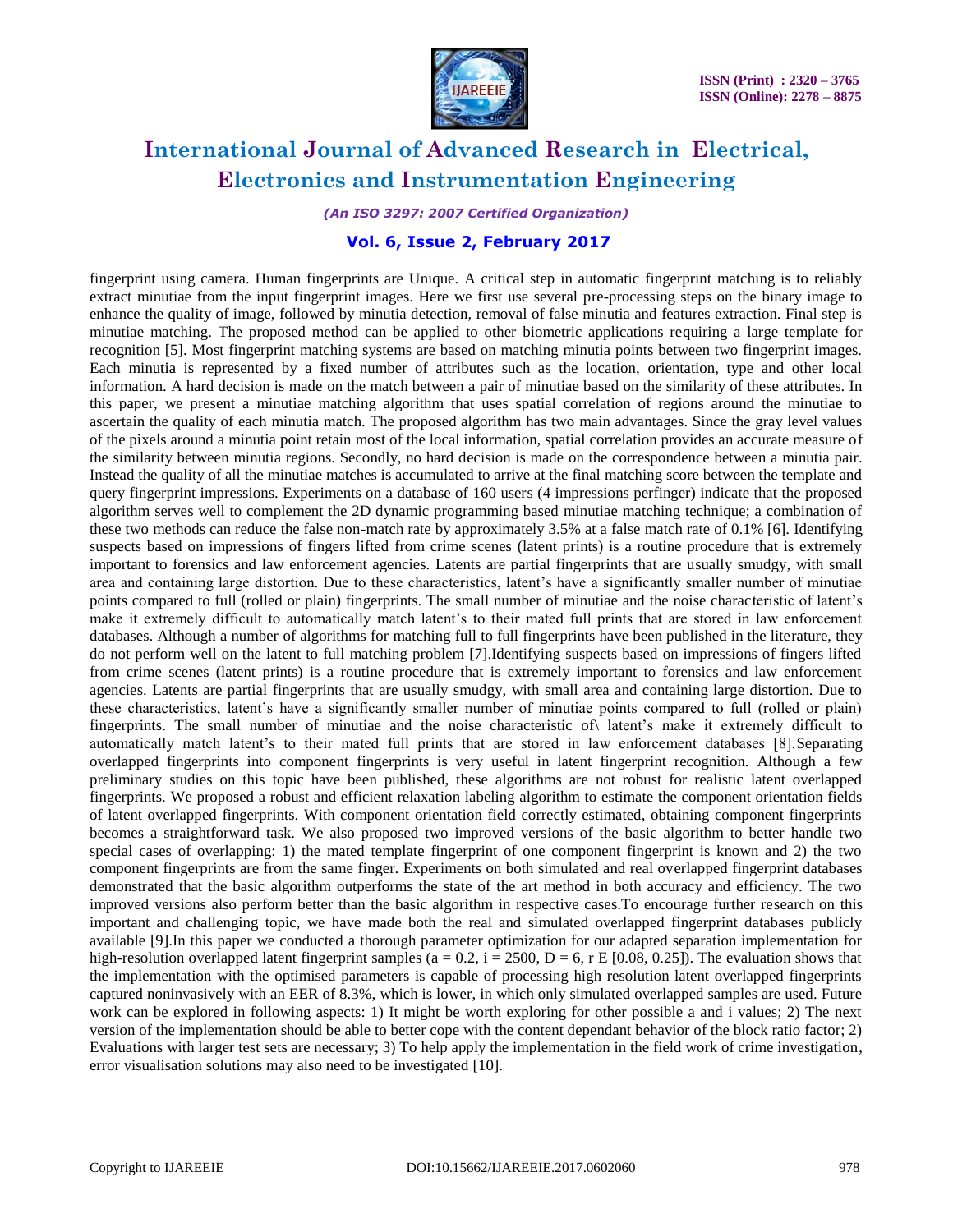

*(An ISO 3297: 2007 Certified Organization)*

## **Vol. 6, Issue 2, February 2017**

## **IV. PROPOSED SYSTEM**

The various steps of proposed fingerprint authentication of a person based on log-Gabor features are shown in fig. 1.The first step is preprocessing the image to get better contrast. Then Fingerprint image is segmented and cropped so that we may select the region of interest from scanned image. The next step is locating the reference point. After that log- Gabor is applied and feature vectors are generated. These feature vectors of query fingerprint image is compared with the database fingerprint image.



**Fig 1: Steps involved in proposed Fingerprint Authentication**